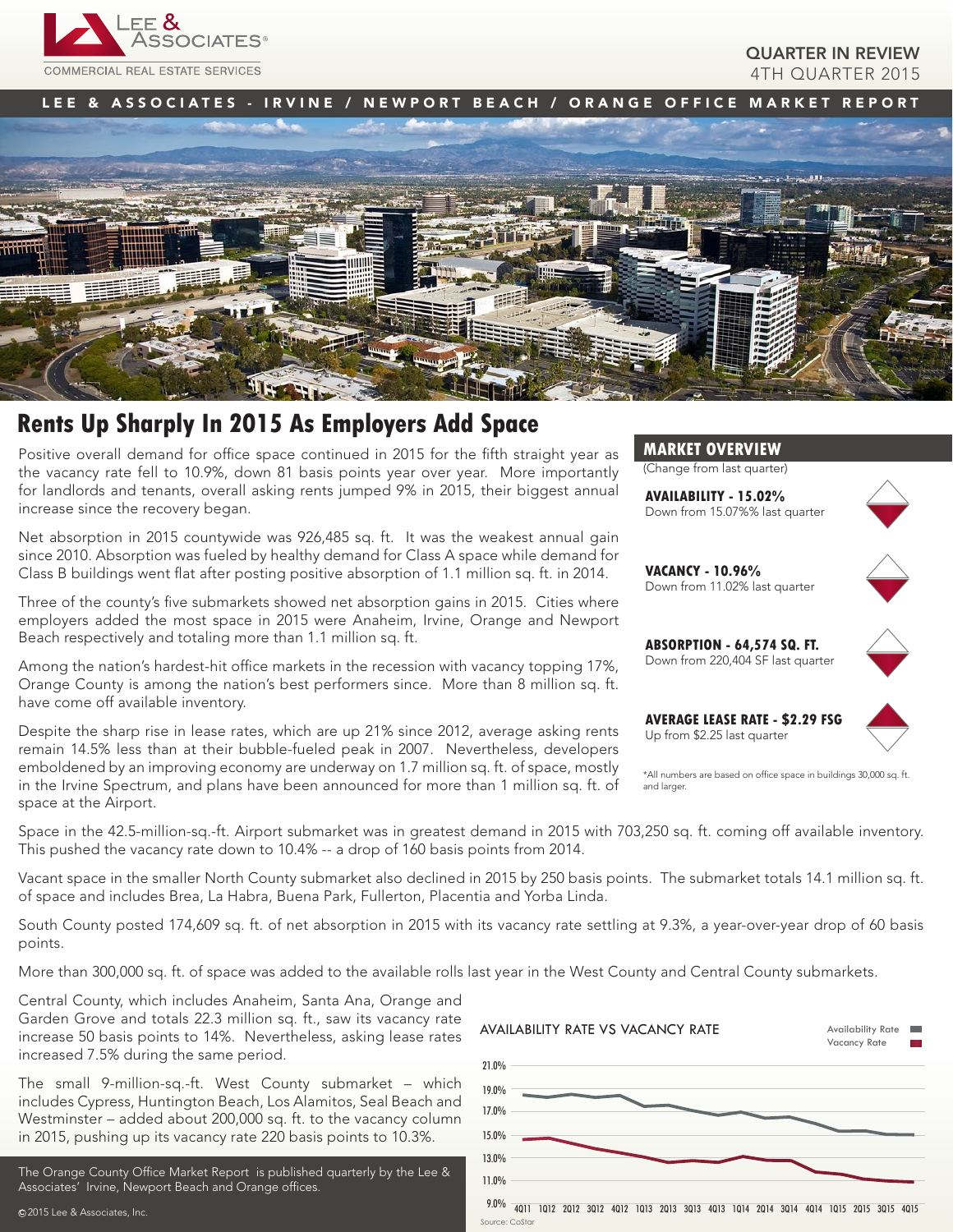#### NUMBER OF LEASES EXECUTED FOR THE QUARTER BY SUBMARKET



COUNTY WIDE NET ABSORPTION







Percent 24.0% 22.0% 20.0% 18.0% 16.0% 14.0% 12.0% 10.0% 8.0% North County Central County West County Airport Area South County Source: CoStar 11.0% 10.3% 14.0% 9.3% 10.4%







 $Q<sub>2015</sub>$ 

VACANCY RATE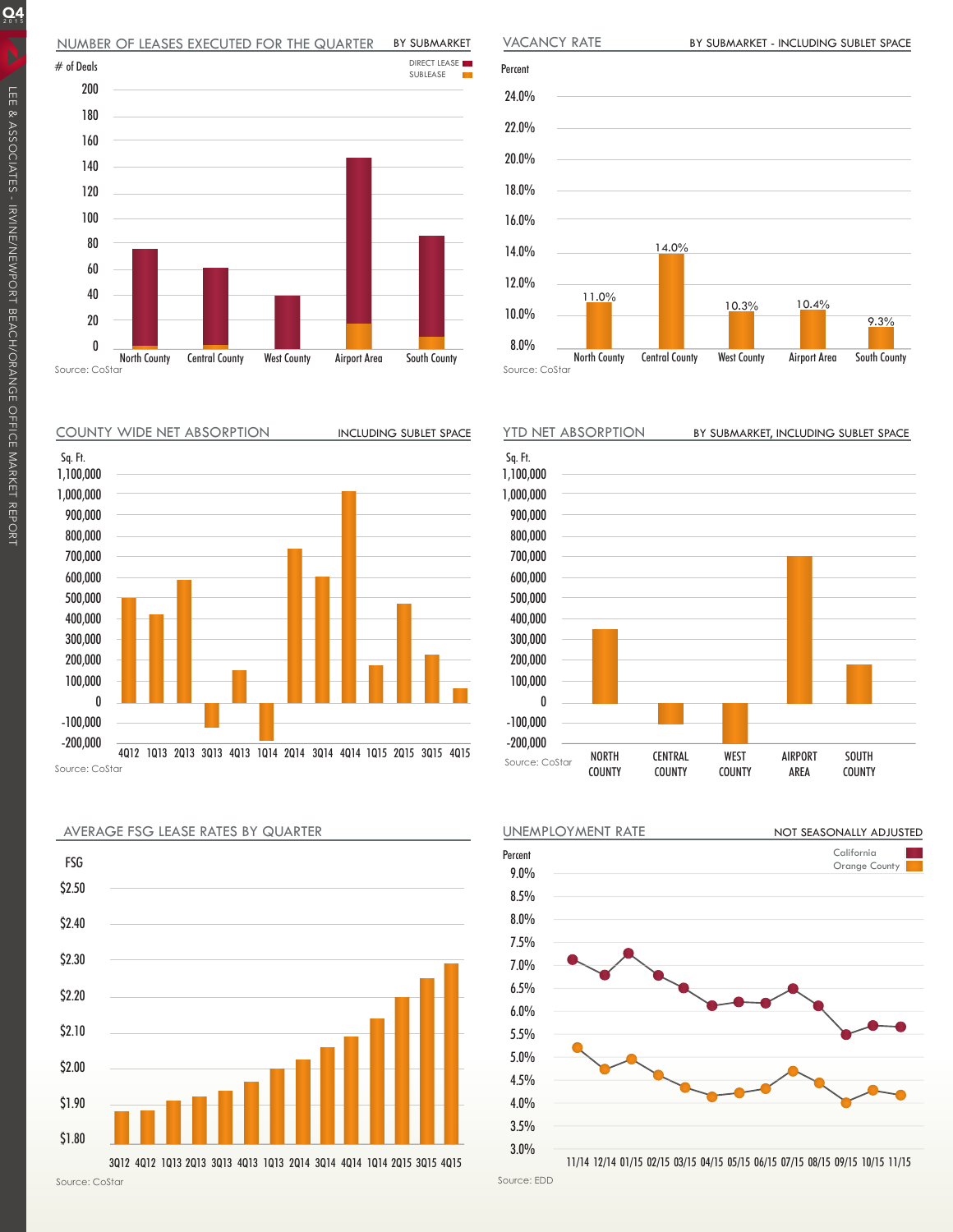BY SUBMARKET

AVERAGE FSG LEASE RATE

 $\overline{Q4}$ 

### **COMPLETED LEE & ASSOCIATES TRANSACTIONS**

CENTRAL COUNTY

WEST COUNTY AIRPORT AREA

SOUTH COUNTY



NORTH COUNTY

Source: CoStar

\$2.50

FSG

\$2.40

\$2.30

\$2.20

\$2.10

\$2.00

\$1.90

\$1.80

26632 Towne Centre Drive, Suite 100

Foothill Ranch, CA



Laguna Hills, CA

Lease Transactions 4Q 15

| <b>PROPERTY</b>                                            | 81     |
|------------------------------------------------------------|--------|
| 955 W. Imperial Highway<br>Brea, CA                        | 30.401 |
| 26632 Towne Centre Drive, Suite 100,<br>Foothill Ranch, CA | 13.941 |
| 23046 Avenida De La Carlota, Suite 700<br>Laguna Hills, CA | 13,303 |

| <b>PROPERTY</b>                                                   | <b>SF</b> | <b>TENANT</b>                        | <b>LANDLORD</b>                       | <b>REPRESENTING BROKERS</b>                              |
|-------------------------------------------------------------------|-----------|--------------------------------------|---------------------------------------|----------------------------------------------------------|
| 955 W. Imperial Highway<br>Brea, CA                               | 30,401    | St. Jude Hospital of<br>Yorba Linda  | Evangelical Christian<br>Credit Union | Bob Sattler represented the Landlord.                    |
| 26632 Towne Centre Drive, Suite 100,<br>Foothill Ranch, CA        | 13.941    | <b>Arrow Electronics</b>             | Equity Office                         | Don Nourse and Jim Nourse represented the<br>Landlord.   |
| 23046 Avenida De La Carlota, Suite 700 13,303<br>Laguna Hills, CA |           | <b>Accell Property</b><br>Management | The Realty Associates<br>Fund VIII    | Adam Wicker and Dave Smith represented<br>this Landlord. |

Source: CoStar

\$2.80

FSG

\$2.70

\$2.50

\$2.30

\$2.10

\$1.90

\$1.70

\$1.50





# Sale Transactions 4Q 15



2751 Coast Hwy., 2801 Coast Hwy. and 2620 Avon Newport Beach, CA



Yorba Linda, CA

| <b>PROPERTY</b>                                                              | <b>SF</b> | <b>BUYER</b>                       | <b>SELLER</b>                   | <b>REPRESENTING BROKERS</b>                                                                         |  |  |
|------------------------------------------------------------------------------|-----------|------------------------------------|---------------------------------|-----------------------------------------------------------------------------------------------------|--|--|
| 12062 Valley View Street<br>Garden Grove, CA                                 | 67,660    | Super HK, LLC                      | Valley View Office<br>Park, LLC | Brian Garbutt represented this Seller.                                                              |  |  |
| 2751 Coast Highway, 2801 Coast<br>Highway and 2620 Avon<br>Newport Beach, CA | 25,260    | The Khoshbin<br>Company            | GP's Landing, LLC               | Brian Barson represented the Seller and<br>Alton Burgess & Travis Haining represented<br>the Buyer. |  |  |
| 22485 La Palma Avenue<br>Yorba Linda, CA                                     | 9,300     | 22485 East La Palma,<br><b>LLC</b> | Haynie Commercial<br>Properties | Mark Hintergardt & Phil Fridd represented<br>the Seller and Erik Thompson represented<br>the Buyer  |  |  |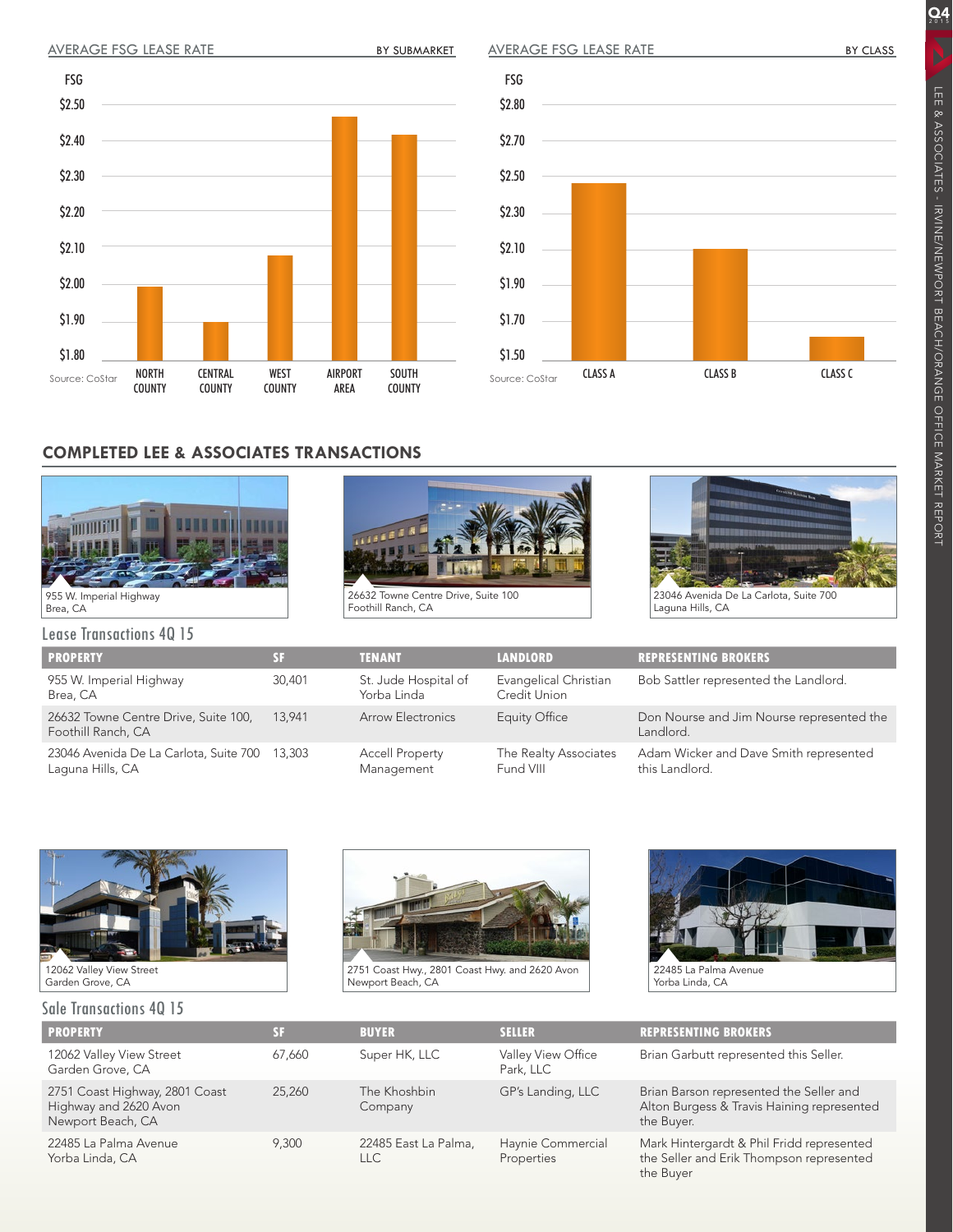|                              | <b>Bldg</b><br>Count | SF<br><b>RBA</b> | <b>Total SF</b><br><b>Available</b> | Avail.<br>Rate | <b>Total SF</b><br><b>Vacant</b> | <b>Total Vac.</b><br>Rate | <b>Direct SF</b><br>Vacant | <b>Direct Vac.</b><br>Rate | <b>Net</b><br><b>Absorption</b> | <b>YTD Net</b><br><b>Absorption</b> | <b>SF Avail</b><br><b>Sublease</b> | <b>SF Vacant</b><br><b>Sublease</b> | <b>Avg Asking</b><br><b>Lease Rate</b> | <b>SF Under</b><br><b>Construction</b> |
|------------------------------|----------------------|------------------|-------------------------------------|----------------|----------------------------------|---------------------------|----------------------------|----------------------------|---------------------------------|-------------------------------------|------------------------------------|-------------------------------------|----------------------------------------|----------------------------------------|
| <b>BY CITY</b>               |                      |                  |                                     |                |                                  |                           |                            |                            |                                 |                                     |                                    |                                     |                                        |                                        |
| <b>Aliso Viejo</b>           | 38                   | 2,980,379        | 420,211                             | 14.1%          | 299,501                          | 10.0%                     | 254,614                    | 8.5%                       | (34, 569)                       | (22,651)                            | 140,424                            | 44,887                              | \$2.68                                 | $-0 -$                                 |
| Anaheim                      | 81                   | 7,467,779        | 1,203,500                           | 16.1%          | 1,008,139                        | 13.5%                     | 955,891                    | 12.8%                      | (27,980)                        | 373,334                             | 78,412                             | 52,248                              | \$2.03                                 | $-0-$                                  |
| Brea                         | 40                   | 4,032,634        | 605,523                             | 15.0%          | 443,439                          | 11.0%                     | 339,759                    | 8.4%                       | 4,004                           | (13, 339)                           | 115,164                            | 103,680                             | \$1.95                                 | $-0 -$                                 |
| <b>Buena Park</b>            | 13                   | 933,313          | 145,541                             | 14.5%          | 40,663                           | 4.4%                      | 40,663                     | 4.4%                       | (1,033)                         | 18,233                              | $-0 -$                             | $-0 -$                              | \$1.85                                 | 72,343                                 |
| Corona del Mar               | $\overline{2}$       | 90,054           | 9,806                               | 10.9%          | 9,806                            | 10.9%                     | 6,547                      | 7.3%                       | $-0 -$                          | (4,605)                             | 3,259                              | 3,259                               | \$4.25                                 | $-0-$                                  |
| Costa Mesa                   | 65                   | 7,138,511        | 1,087,736                           | 15.2%          | 965,531                          | 13.5%                     | 940,187                    | 13.2%                      | (128, 492)                      | 121,938                             | 124,639                            | 25,344                              | \$2.40                                 | $-0 -$                                 |
| Cypress                      | 26                   | 1,911,987        | 542,714                             | 28.4%          | 361,843                          | 18.9%                     | 361,843                    | 18.9%                      | (68, 372)                       | (110,805)                           | 135,988                            | $-0 -$                              | \$1.97                                 | $-0 -$                                 |
| <b>Dana Point</b>            | 3                    | 135,296          | $-0 -$                              | 0.0%           | $-0 -$                           | 0.0%                      | $-0 -$                     | 0.0%                       | $-0 -$                          | $-0 -$                              | $-0 -$                             | $-0 -$                              |                                        | $-0 -$                                 |
| <b>Foothill Ranch</b>        | 10                   | 798,721          | 129,597                             | 16.2%          | 140,802                          | 17.6%                     | 140,802                    | 17.6%                      | 89,284                          | 55,638                              | 35,562                             | $-0 -$                              | \$2.27                                 | $-0-$                                  |
| <b>Fountain Valley</b>       | 26                   | 1,791,659        | 75,968                              | 4.2%           | 68,041                           | 3.8%                      | 68,041                     | 3.8%                       | (1,085)                         | (438)                               | $-0 -$                             | $-0 -$                              | \$1.87                                 | $-0-$                                  |
| <b>Fullerton</b>             | 30                   | 2,427,234        | 380,435                             | 15.7%          | 235,178                          | 9.7%                      | 231,240                    | 9.5%                       | (1, 181)                        | 5,875                               | 6,907                              | 3,938                               | \$2.39                                 | $-0 -$                                 |
| <b>Garden Grove</b>          | 17                   | 1,487,300        | 107,639                             | 7.2%           | 51,541                           | 3.5%                      | 51,541                     | 3.5%                       | 2,623                           | 17,505                              | 11,980                             | $-0 -$                              | \$1.64                                 | $-0-$                                  |
| <b>Huntington Beach</b>      | 31                   | 2,159,176        | 357,980                             | 16.6%          | 280,998                          | 13.0%                     | 280,998                    | 13.0%                      | 12,397                          | (108, 513)                          | 19,579                             | $-0 -$                              | \$2.23                                 | $-0 -$                                 |
| Irvine                       | 381                  | 33,386,026       | 4,430,689                           | 12.6%          | 2,590,604                        | 7.8%                      | 2,385,744                  | 7.1%                       | 110,659                         | 343,962                             | 670,196                            | 204,860                             | \$2.48                                 | 1,675,044                              |
| La Habra                     | $\overline{4}$       | 142,069          | $-0 -$                              | 0.0%           | $-0 -$                           | 0.0%                      | $-0 -$                     | 0.0%                       | $-0 -$                          | $-0-$                               | $-0-$                              | $-0 -$                              | \$0.00                                 | $-0 -$                                 |
| La Palma                     | 10                   | 712,038          | 127,975                             | 18.0%          | 119,686                          | 16.8%                     | 119,686                    | 16.8%                      | 2,406                           | 26,575                              | 3,573                              | $-0 -$                              | \$1.92                                 | $-0 -$                                 |
| Ladera Ranch                 | 3                    | 127,065          | 26,710                              | 21.0%          | 16,052                           | 12.6%                     | 16,052                     | 12.6%                      | 398                             | 4,604                               | 6,456                              | $-0 -$                              | \$2.13                                 | $-0 -$                                 |
| Laguna Beach                 | 5                    | 194,434          | 28,895                              | 14.9%          | 28,895                           | 14.9%                     | 28,895                     | 14.9%                      | $-0 -$                          | 2,817                               | $-0 -$                             | $-0 -$                              | \$2.76                                 | $-0 -$                                 |
| Laguna Hills                 | 25                   | 1,627,235        | 322,539                             | 19.8%          | 281,080                          | 17.3%                     | 281,080                    | 17.3%                      | 42,266                          | 35,986                              | 4,648                              | $-0 -$                              | \$2.49                                 | $-0 -$                                 |
| Laguna Niguel                | 8                    | 1,691,485        | 57,239                              | 3.4%           | 54,568                           | 3.2%                      | 54,568                     | 3.2%                       | 11,002                          | 18,635                              | 2,671                              | $-0 -$                              | \$3.12                                 | $-0-$                                  |
| Laguna Woods                 | 1                    | 41,280           | 4,379                               | 10.6%          | 4,379                            | 10.6%                     | 4,379                      | 10.6%                      | $-0 -$                          | (4, 379)                            | $-0 -$                             | $-0 -$                              | \$3.50                                 | $-0 -$                                 |
| <b>Lake Forest</b>           | 31                   | 1,845,537        | 221,344                             | 12.0%          | 203,326                          | 11.0%                     | 203,326                    | 11.0%                      | (29,720)                        | 77,706                              | 68,534                             | $-0 -$                              | \$2.18                                 | $-0-$                                  |
| Los Alamitos                 | 9                    | 610,423          | 175,304                             | 28.7%          | 27,751                           | 4.5%                      | 27,751                     | 4.5%                       | 9,084                           | 64,276                              | $-0 -$                             | $-0 -$                              | \$2.46                                 | $-0 -$                                 |
| <b>Mission Viejo</b>         | 32                   | 1,810,366        | 236,422                             | 13.1%          | 202,067                          | 11.2%                     | 201,081                    | 11.1%                      | (6,053)                         | 41,503                              | 14,621                             | 986                                 | \$2.31                                 | $-0-$                                  |
| <b>Newport Beach</b>         | 99                   | 9,372,710        | 1,085,069                           | 11.6%          | 951,477                          | 10.2%                     | 883,520                    | 9.4%                       | 14,933                          | 148,719                             | 128,155                            | 67,957                              | \$3.00                                 | $-0-$                                  |
| Orange                       | 63                   | 6,628,478        | 788,323                             | 11.9%          | 543,832                          | 8.2%                      | 537,681                    | 8.1%                       | 582                             | 262,008                             | 12,085                             | 6,151                               | \$2.21                                 | $-0 -$                                 |
| Placentia                    | 5                    | 185,164          | 30,315                              | 16.4%          | 27,007                           | 14.6%                     | 27,007                     | 14.6%                      | 4,022                           | 4,192                               | $-0 -$                             | $-0 -$                              | \$1.89                                 | $-0 -$                                 |
| Rancho Santa Margarita       | 5                    | 225,472          | 20,187                              | 9.0%           | 18,439                           | 8.2%                      | 18,439                     | 8.2%                       | 12,301                          | 27,024                              | $-0 -$                             | $-0 -$                              | \$2.17                                 | $-0 -$                                 |
| <b>San Clemente</b>          | 9                    | 423,171          | 43,814                              | 10.4%          | 16,755                           | 4.0%                      | 15,166                     | 3.6%                       | (373)                           | 11,303                              | 1,589                              | 1,589                               | \$2.15                                 | $-0 -$                                 |
| San Juan Capistrano          | 17                   | 879,011          | 157,111                             | 17.9%          | 154,550                          | 17.6%                     | 153,044                    | 17.4%                      | 6,764                           | 57,592                              | 1,506                              | 1,506                               | \$2.38                                 | $-0 -$                                 |
| Santa Ana                    | 162                  | 14,216,990       | 3,030,047                           | 21.3%          | 2,501,715                        | 17.6%                     | 2,491,593                  | 17.5%                      | 115,761                         | (401, 952)                          | 169,205                            | 10,122                              | \$1.79                                 | $-0 -$                                 |
| Seal Beach                   | 6                    | 445,365          | 59,187                              | 13.3%          | 51,314                           | 11.5%                     | 51,314                     | 11.5%                      | 27,982                          | (19, 588)                           | 2,796                              | $-0 -$                              | \$2.92                                 | $-0-$                                  |
| Stanton                      | $\overline{a}$       | 85,917           | 9,639                               | 11.2%          | 6,932                            | 8.1%                      | 6,932                      | 8.1%                       | (473)                           | 503                                 | $-0 -$                             | $-0 -$                              | \$0.00                                 | $-0 -$                                 |
| Tustin                       | 32                   | 1,858,972        | 561,400                             | 28.7%          | 299,671                          | 16.1%                     | 299,671                    | 16.1%                      | (81,939)                        | (62, 359)                           | 18,631                             | $-0 -$                              | \$1.99                                 | 96,865                                 |
| Westminster                  | 10                   | 429,031          | 81,849                              | 19.1%          | 71,822                           | 16.7%                     | 71,822                     | 16.7%                      | (18, 319)                       | (42,712)                            | $-0 -$                             | $-0 -$                              | \$2.08                                 | $-0 -$                                 |
| Yorba Linda                  | 5                    | 288,094          | 45,856                              | 15.9%          | 45,856                           | 15.9%                     | 45,856                     | 15.9%                      | (2,305)                         | (2,102)                             | $-0 -$                             | $-0 -$                              | \$1.86                                 | $-0 -$                                 |
| <b>Orange County Totals</b>  | 1,306                | 110,580,376      | 16,610,943                          | 15.0%          | 12,123,260                       | 11.0%                     | 11,596,733                 | 10.5%                      | 64,574                          | 926,485                             | 1,776,580                          | 526,527                             | \$2.29                                 | 1,844,252                              |
| <b>BY AREA</b>               |                      |                  |                                     |                |                                  |                           |                            |                            |                                 |                                     |                                    |                                     |                                        |                                        |
| <b>North Orange County</b>   | 171                  | 14,156,035       | 2,150,703                           | 15.1%          | 1,561,434                        | 11.0%                     | 1,446,689                  | 16.2%                      | (4,895)                         | 348,622                             | 188,085                            | 114,745                             | \$1.99                                 | 72,343                                 |
| <b>Central Orange County</b> | 259                  | 22,318,610       | 4,005,419                           | 17.9%          | 3,122,335                        | 14.0%                     | 3,060,941                  | 34.3%                      | (8, 319)                        | (100, 224)                          | 129,368                            | 61,394                              | \$1.90                                 | 96,865                                 |
| West Orange County           | 127                  | 8,920,858        | 1,410,280                           | 15.8%          | 920,242                          | 10.3%                     | 920,242                    | 10.3%                      | (36, 163)                       | (199,772)                           | 170,343                            | $-0 -$                              | \$2.08                                 | $-0 -$                                 |
| Greater Airport Area         | 419                  | 42,469,417       | 6,142,306                           | 14.5%          | 4,403,858                        | 10.4%                     | 4,222,500                  | 47.3%                      | (42,717)                        | 703,250                             | 825,321                            | 181,358                             | \$2.47                                 | $\sim 0$ -                             |
| <b>South Orange County</b>   | 330                  | 22,715,456       | 2,902,235                           | 11.9%          | 2,115,391                        | 9.3%                      | 1,946,361                  | 21.8%                      | 156,668                         | 174,609                             | 463,463                            | 169,030                             | \$2.42                                 | 1,675,044                              |
| <b>Orange County Totals</b>  | 1,306                | 110,580,376      | 16,610,943                          | 15.0%          | 12,123,260                       | 11.0%                     | 11,596,733                 | 10.5%                      | 64,574                          | 926,485                             | 1,776,580                          | 526,527                             | \$2.29                                 | 1,844,252                              |
|                              |                      |                  |                                     |                |                                  |                           |                            |                            |                                 |                                     |                                    |                                     |                                        |                                        |
| BY BUILDING CLASS            |                      |                  |                                     |                |                                  |                           |                            |                            |                                 |                                     |                                    |                                     |                                        |                                        |
| Class A                      | 280                  | 45,114,813       | 8,230,251                           | 17.6%          | 5,566,145                        | 12.3%                     | 5,232,981                  | 103.9%                     | 157,986                         | 830,404                             | 1,213,622                          | 333,164                             | \$2.46                                 | 1,597,387                              |
| Class B                      | 926                  | 60,429,540       | 7,807,013                           | 12.9%          | 6,238,122                        | 10.3%                     | 6,044,759                  | 120.0%                     | (77, 329)                       | 108,907                             | 553,138                            | 193,363                             | \$2.10                                 | 246,865                                |
| Class C                      | 100                  | 5,036,023        | 573,679                             | 11.4%          | 318,993                          | 6.3%                      | 318,993                    | 6.3%                       | (16,083)                        | (12,826)                            | 9,820                              | $-0 -$                              | \$1.62                                 | $-0 -$                                 |
| Orange County Totals         | 1,306                | 110,580,376      | 16,610,943                          | 15.0%          | 12,123,260                       | 11.0%                     | 11,596,733                 | 10.5%                      | 64,574                          | 926,485                             | 1,776,580                          | 526,527                             | \$2.29                                 | 1,844,252                              |